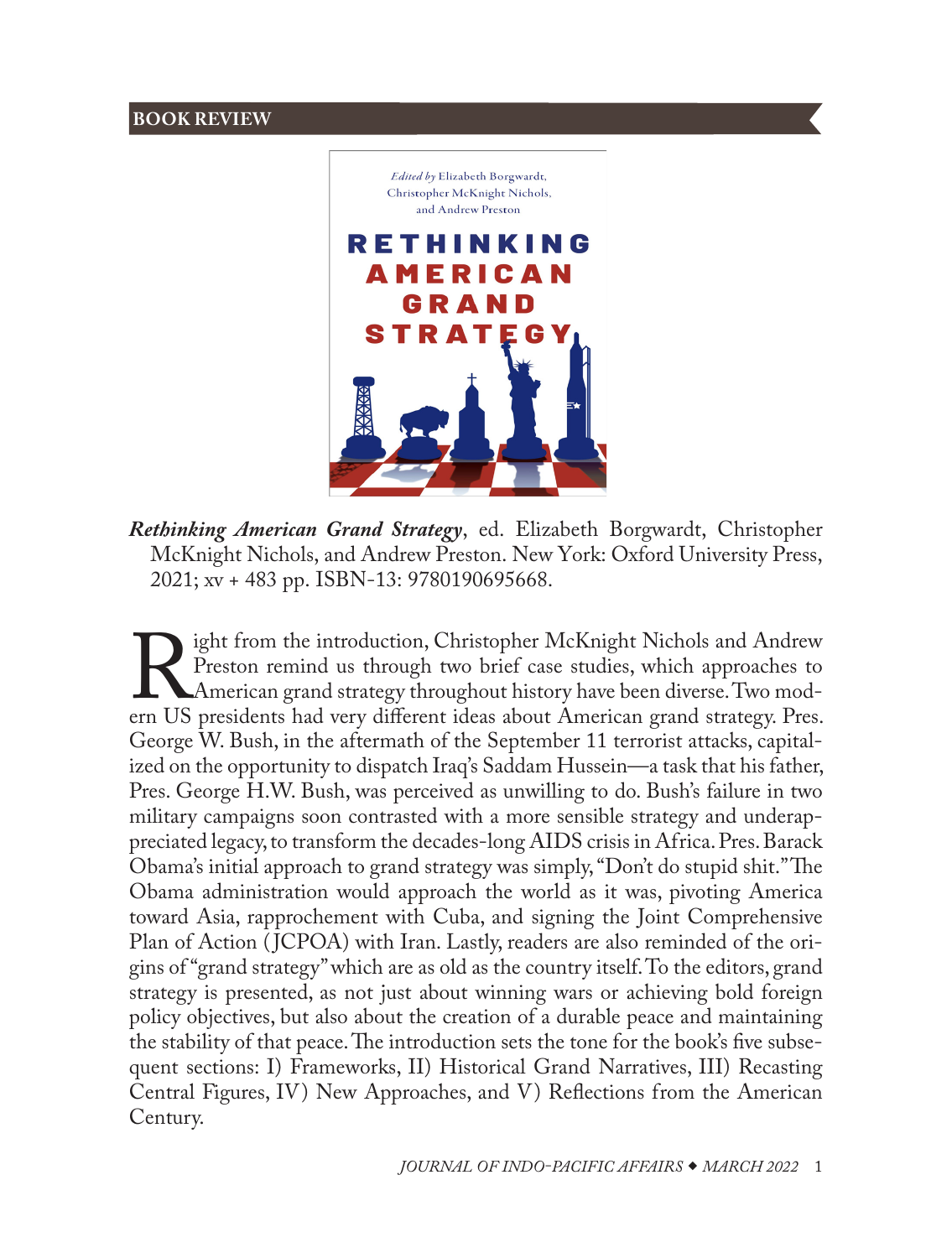In Part I, an all-too-brief look at frameworks, Hal Brands acknowledges some of the fundamental misconceptions about American grand strategy and presents ten common fallacies in the study of the concept, such as the idea that democracies are unable to orchestrate grand strategy, which dates to the writings of Thucydides. The other two chapters in this section, however, are much more exceptional. First, Beverly Gage draws attention to Saul Alinsky's *Rules for Radicals* as a way of thinking about grand strategy in the context of social movements and driving social change. She rightly also spotlights the work of American nonviolence expert Gene Sharp, whose tools for nonviolent civil disobedience have now been viewed as both normative and pragmatic. Second, Elizabeth Bradley and Lauren A. Taylor's review of George H.W. Bush's Emergency Plan for AIDS Relief (PEPFAR) not only offers a historical review that reveals the contrast between PEPFAR and America's centuries-long inattention to international health but provides a critical analysis of PEPFAR as an institution.

Part II, Historical Grand Narratives, comprises four chapters, beginning with Charles Edel's examination of the Federalist's early grand strategy of westward expansion, commercial and naval power, neutrality, and the building of the American navy. It is followed by Matthew Karp's discussion of the Confederate strategy of preserving the institution of slavery and Katherine Epstein's rare, yet rich examination of a number of important critiques of the industrial and technological age, such as the capacity of the American navy, overseas basing, as well as global cables and financial services—presented through the lens of globalization. The final chapter, David Milne's survey of the intellectual history of post-World War I grand strategists is the most compelling of the section. It examines "ascendant ideas" that have guided American foreign policy, public discourse, or pushed other grand ideas into decline, for better or worse, including Franklin Delano Roosevelt's about turn from Wilsonian idealism or isolationism. While the chapter adds considerable value to the section, it is by no means new, nor does it present information that invites the reader to reexamine or rediscover intellectual ideas. This is the main limitation of Milne's survey approach to historical grand narratives and is a missed opportunity.

Recasting Central Figures, Part III, is the most transformative and robust section of the volume and it makes up for the limitations of the previous section. Christopher McKnight Nichols begins this section with a focus on internationalism, from Woodrow Wilson, W.E.B Du Bois, and Jane Addams. Du Bois is an overlooked figure by international relations scholars, and whose critique of colonial and imperial powers remains highly relevant today, in an age where a demographic dividend may unlock the full potential for the African continent. Elizabeth Borgwardt then reexamines Franklin D. Roosevelt and his emphasis on the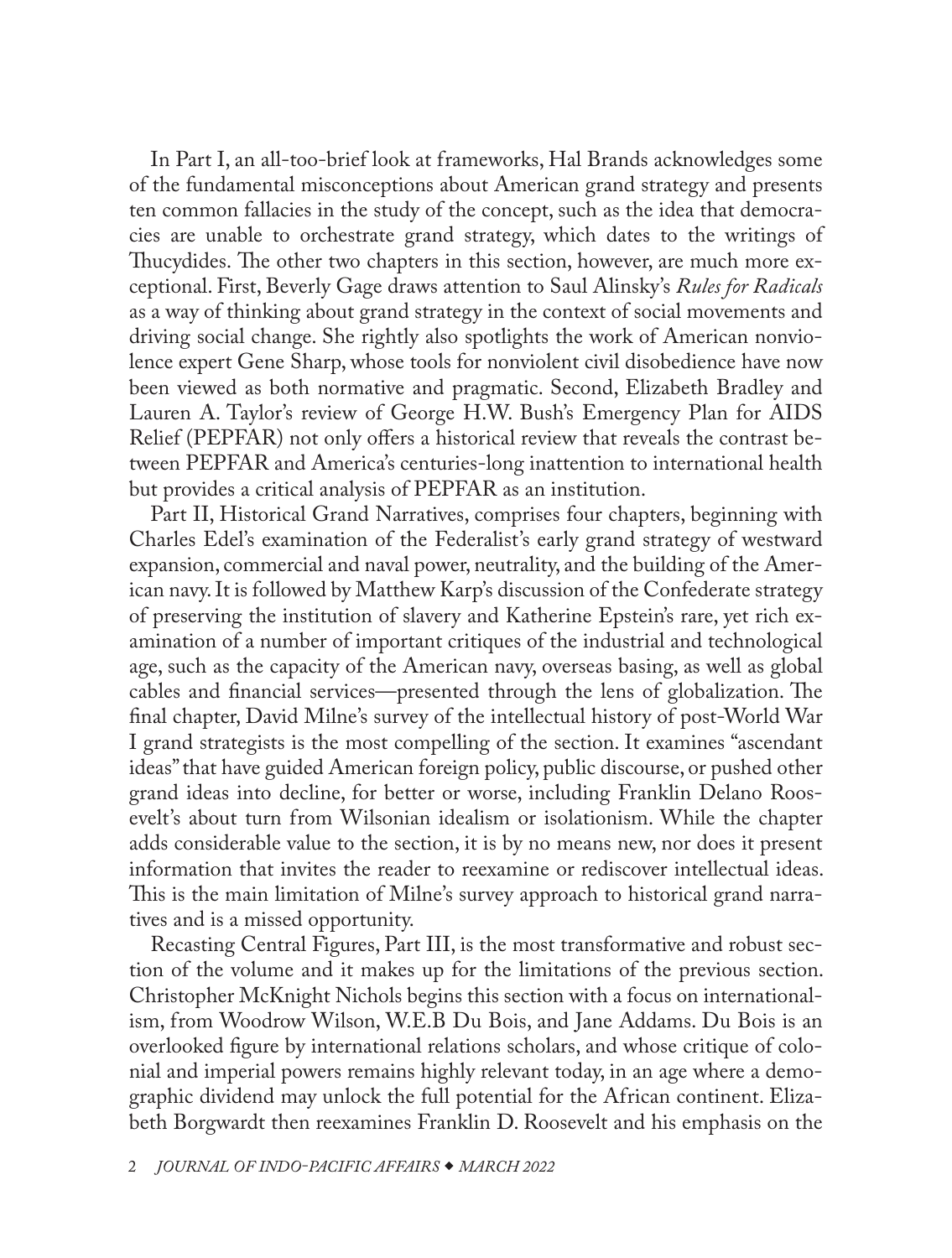institutional pillars of collective security, economic stability, and accountability through rule of law, which underpin the current post-war international order. Michael Hoenicke Moore looks at the legacies of World War II and public discourse about American foreign policy, highlighting tensions between grand strategy and democracy. While most Americans favored intervention and avoidance, there were strong elements of racism that dominated Roosevelt's delicate coalition. Andrew Preston spotlights the contribution of Edward Earle Meade and his volume, *Makers of Modern Strategy*, sanctified the concept of grand strategy to the American public through a focus on national security. David Greenberg's essay on George F. Kennan complements Moore's, as it focuses on Kennan's bigotry, racism, and contempt for democracy, while William Inboden reflects on the Nixon-Kissinger revival of the National Security Council. Finally, Jeffery A. Engel's chapter on George H. W. Bush's grand strategy of emphasizing "democracy, free markets and freedom" that arguably ended the Cold War era. Like the previous section, Part III is partially undone by contributor choices. Christopher McKnight Nichols' lead chapter is the most significant of this section, but a surface-level examination of W.E.B Du Bois and Jane Addams feels like a missed opportunity. Critical volumes like this should partially, but properly reflect on current American discourses, and a perfunctory look at Du Bois and his critique of colonialism does not adequately rise to the occasion.

Part IV, New Approaches, suggests that certain aspects of American history have been ignored. For example, Emily Conroy-Krutz explores the roles of missionaries in the 19th Century and Adriane Lentz-Smith contrasts the roles of Carl Rowan, a Black diplomat and journalist with Sam Greenlee, a Black poet. The chapter is a worthy addition to the volume, as it seeks to better understand the role of race in the mechanics of grand strategy. As the author suggests, ignoring race means misunderstanding how political power works in America and how it colors foreign policy. Considerable attention is also given to the topic of immigration reform by Daniel J. Tichenor, who looks at the stressful politics of navigating immigration and implementing a grand strategy. Still, the 1965 Immigration and Nationality Act, despite the feelings of Americans who preferred a more Caucasian country, abandoned the old highly favorable quotas of white immigrants from Great Britain, Ireland, and Germany. Other chapters are less intriguing than the politically charged topics of race and immigration. Julia F. Irwin examines American humanitarian assistance abilities from 1812 forward, while Ryan Irwin explores the cultural beginnings of a legal approach to American grand strategy seen in the work of Justice Felix Frankfurter. The section ends, however, on the highly contentious politics of abortion and adoption as a part of American grand strategy, as explored by Laura Briggs, who chronicles the path